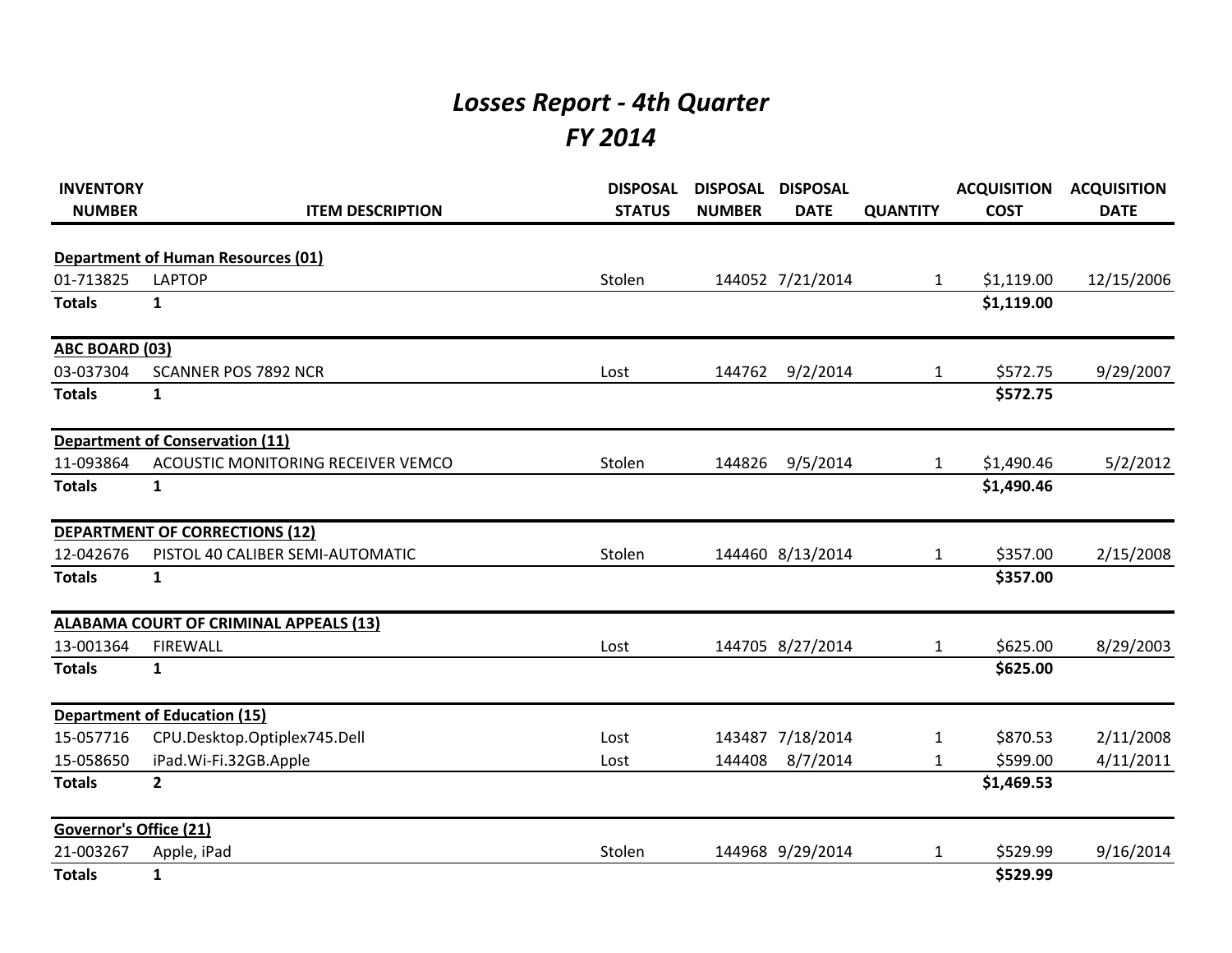| <b>INVENTORY</b> |                                                 | <b>DISPOSAL</b> | DISPOSAL DISPOSAL |                  |                 | <b>ACQUISITION</b> | <b>ACQUISITION</b> |
|------------------|-------------------------------------------------|-----------------|-------------------|------------------|-----------------|--------------------|--------------------|
| <b>NUMBER</b>    | <b>ITEM DESCRIPTION</b>                         | <b>STATUS</b>   | <b>NUMBER</b>     | <b>DATE</b>      | <b>QUANTITY</b> | <b>COST</b>        | <b>DATE</b>        |
|                  |                                                 |                 |                   |                  |                 |                    |                    |
|                  | <b>Department of Public Health (23)</b>         |                 |                   |                  |                 |                    |                    |
| 23-093711        | <b>LAPTOP</b>                                   | Stolen          |                   | 144515 8/21/2014 | $\mathbf{1}$    | \$1,228.00         | 7/26/2013          |
| 23-088384        | PC                                              | Stolen          |                   | 144937 9/24/2014 | $\mathbf{1}$    | \$754.00           | 9/9/2010           |
| 23-080478        | Laptop                                          | Lost            |                   | 144940 9/24/2014 | 1               | \$1,508.00         | 5/30/2007          |
| <b>Totals</b>    | 3                                               |                 |                   |                  |                 | \$3,490.00         |                    |
|                  | <b>Board of Pardons and Paroles (31)</b>        |                 |                   |                  |                 |                    |                    |
| 31-007839        | MOTOROLA I560 DATAPHONE                         | Stolen          |                   | 144982 9/29/2014 | 1               | \$140.00           | 8/9/2001           |
| <b>Totals</b>    | $\mathbf{1}$                                    |                 |                   |                  |                 | \$140.00           |                    |
|                  | <b>Alabama Department of Public Safety (35)</b> |                 |                   |                  |                 |                    |                    |
| 35-061533        | RADIO PORTABLE 800 MHZ M/A-COM                  | Lost            |                   | 143557 7/11/2014 | $\mathbf{1}$    | \$1,494.80         | 9/27/2005          |
| 35-076255        | DELL OPTIPLEX GX280D DESKTOP                    | Lost            |                   | 143558 7/11/2014 | $\mathbf{1}$    | \$710.73           | 8/7/2005           |
| 35-074365        | Radio, Mobile, G.E.                             | Lost            | 143754            | 7/1/2014         | 1               | \$3,380.00         | 7/7/2009           |
| 35-032108        | LENS-LENS, 15MM FISHEYE, CANON                  | Lost            | 143755            | 7/1/2014         | $\mathbf{1}$    | \$739.00           | 5/15/1919          |
| 35-047793        | CAMCORDER VHS-C W/BATTERY PK                    | Lost            | 143755            | 7/1/2014         | $\mathbf{1}$    | \$571.66           | 10/15/1997         |
| 35-050313        | CAMERA HANDHELD DIGITAL 8MM W/                  | Lost            | 143755            | 7/1/2014         | $\mathbf{1}$    | \$1,022.00         | 3/6/2001           |
| 35-070108        | CAMERA PACKAGE DIGITAL CANON                    | Lost            | 143755            | 7/1/2014         | $\mathbf{1}$    | \$1,868.20         | 7/31/2006          |
| 35-073051        | Printer, HP, Laserjet P2015X                    | Lost            |                   | 143756 7/11/2014 | $\mathbf{1}$    | \$528.41           | 3/28/2008          |
| 35-030457        | RADIO MOBILE GE DELTA                           | Lost            |                   | 143757 7/11/2014 | $\mathbf{1}$    | \$1,659.00         | 3/15/1919          |
| 35-058543        | CPU TS5 DELL GX 260                             | Lost            |                   | 143757 7/11/2014 | $\mathbf{1}$    | \$2,929.00         | 4/30/2003          |
| 35-066308        | GAS GUN 37MM SS MANVILLE                        | Lost            | 143759            | 7/1/2014         | $\mathbf{1}$    | \$100.00           | 2/7/2003           |
| 35-060423        | CPU DESKTOP DELL                                | Lost            | 143761            | 7/1/2014         | $\mathbf{1}$    | \$870.53           | 1/31/2005          |
| 35-070344        | CPU DESKTOP DELL GX620                          | Lost            | 143761            | 7/1/2014         | $\mathbf{1}$    | \$870.53           | 9/28/2006          |
| 35-070346        | CPU DESKTOP DELL GX620                          | Lost            | 143761            | 7/1/2014         | $\mathbf{1}$    | \$870.53           | 9/28/2006          |
| 35-070348        | CPU DESKTOP DELL GX620                          | Lost            | 143761            | 7/1/2014         | $\mathbf{1}$    | \$870.53           | 9/28/2006          |
| 35-057636        | MONITOR 19 IN.CLR.W/DOCKING UN                  | Lost            | 143762            | 7/1/2014         | $\mathbf{1}$    | \$922.00           | 6/28/2002          |
| 35-076265        | METER, CODE DONGLE COMBO ENCASE PORTABLE        | Lost            | 143763            | 7/1/2014         | $\mathbf{1}$    | \$695.00           | 2/17/2011          |
| 35-033440        | WALKIE TALKIE 800 MHZ GE MPD                    | Lost            | 143779            | 7/8/2014         | $\mathbf{1}$    | \$2,535.00         | 8/15/1919          |
| 35-050130        | REPEATER 800 GE                                 | Lost            | 143779            | 7/8/2014         | $\mathbf{1}$    | \$3,500.00         | 9/14/1920          |
| 35-050131        | REPEATER 800 GE                                 | Lost            | 143779            | 7/8/2014         | 1               | \$3,500.00         | 9/14/1920          |
| 35-050132        | REPEATER 800 GE                                 | Lost            | 143779            | 7/8/2014         | $\mathbf{1}$    | \$3,500.00         | 9/14/1920          |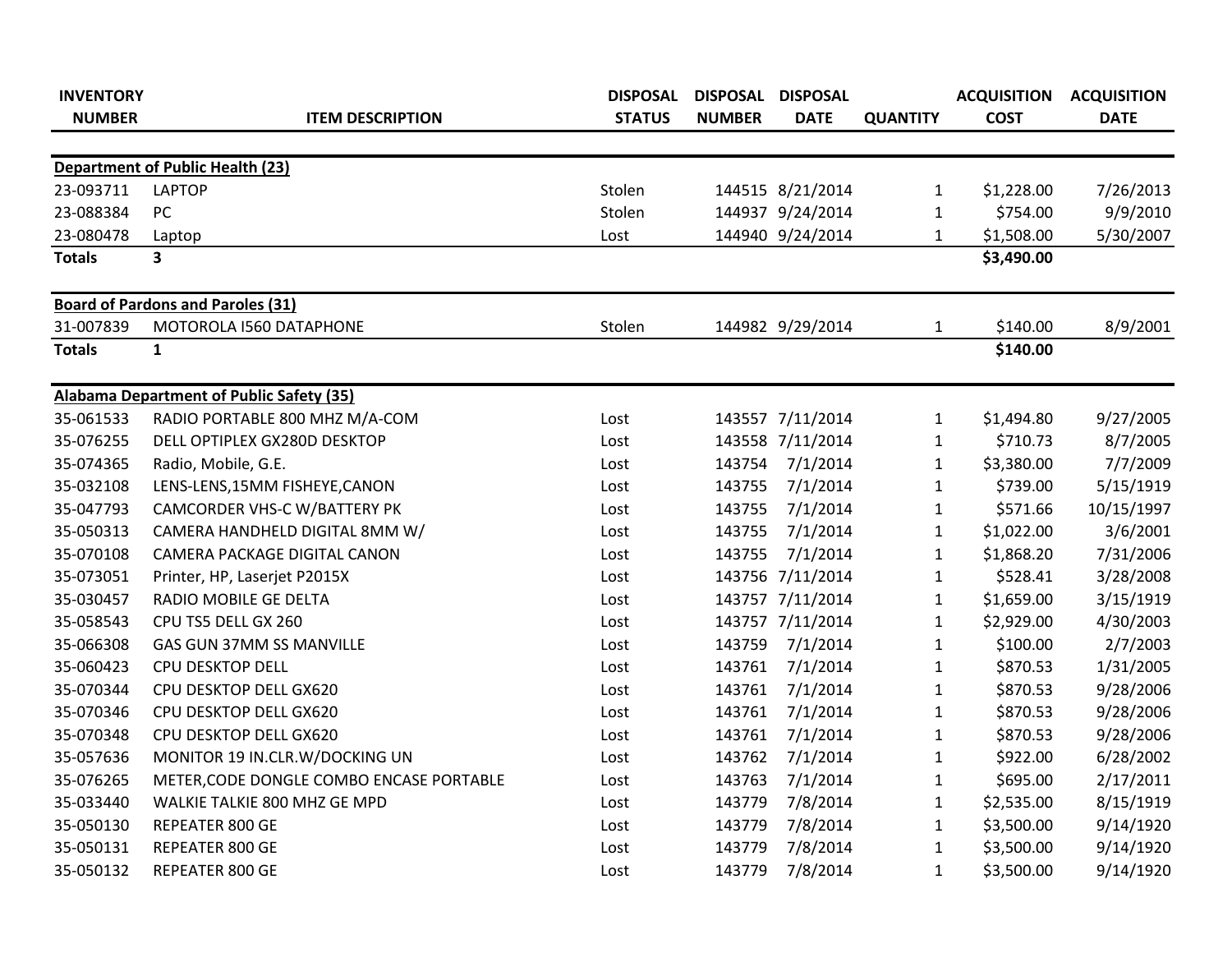| <b>INVENTORY</b> |                                  | <b>DISPOSAL</b> | DISPOSAL DISPOSAL |                  |                 | <b>ACQUISITION</b> | <b>ACQUISITION</b> |
|------------------|----------------------------------|-----------------|-------------------|------------------|-----------------|--------------------|--------------------|
| <b>NUMBER</b>    | <b>ITEM DESCRIPTION</b>          | <b>STATUS</b>   | <b>NUMBER</b>     | <b>DATE</b>      | <b>QUANTITY</b> | <b>COST</b>        | <b>DATE</b>        |
| 35-050133        | REPEATER 800 GE                  | Lost            | 143779            | 7/8/2014         | $\mathbf{1}$    | \$3,500.00         | 9/14/1920          |
| 35-050134        | REPEATER 800 GE                  | Lost            | 143779            | 7/8/2014         | $\mathbf{1}$    | \$3,500.00         | 9/14/1920          |
| 35-058463        | RADIO BASE 800 GE MASTER II      | Lost            | 143779            | 7/8/2014         | $\mathbf{1}$    | \$800.00           | 2/6/2003           |
| 35-077917        | RADIO, MOBILE M7100IP HARRIS     | Lost            | 143779            | 7/8/2014         | $\mathbf{1}$    | \$3,624.00         | 3/23/2012          |
| 35-037740        | WALKIE/TALKIE, W/CHARGER, ICO    | Lost            | 143780            | 7/8/2014         | $\mathbf{1}$    | \$589.00           | 6/15/1919          |
| 35-038697        | RADIO SCAN G.E.                  | Lost            | 143780            | 7/8/2014         | $\mathbf{1}$    | \$586.00           | 9/15/1919          |
| 35-042491        | RADIO MOBILE ERICSSON MDX        | Lost            | 143780            | 7/8/2014         | $\mathbf{1}$    | \$819.00           | 9/9/1919           |
| 35-049360        | REPEATER VEH MOBILE 800MHZ       | Lost            | 143780            | 7/8/2014         | $\mathbf{1}$    | \$2,320.00         | 10/5/1919          |
| 35-049482        | REPEATER VEH MOBILE 800MHZ       | Lost            | 143780            | 7/8/2014         | $\mathbf{1}$    | \$2,320.00         | 9/14/1999          |
| 35-057140        | RADIO MOBILE ERICCSON ORION      | Lost            | 143780            | 7/8/2014         | $\mathbf{1}$    | \$1,873.60         | 8/15/2002          |
| 35-057452        | <b>REPEATER GE</b>               | Lost            | 143780            | 7/8/2014         | $\mathbf 1$     | \$1,500.00         | 5/8/2002           |
| 35-042735        | RADIO MOBILE GE ORION            | Lost            | 143781            | 7/8/2014         | $\mathbf{1}$    | \$2,529.34         | 12/30/1996         |
| 35-049087        | SYS VIDEO/AUDIO VEH SONY TRV25   | Lost            | 143781            | 7/8/2014         | $\mathbf{1}$    | \$3,185.00         | 10/14/1998         |
| 35-049096        | SYS VIDEO/AUDIO VEH SONY TRV25   | Lost            | 143781            | 7/8/2014         | $\mathbf{1}$    | \$3,185.00         | 10/14/1998         |
| 35-058454        | PHONE SWITCH TEL PLUS            | Lost            | 143781            | 7/8/2014         | $\mathbf{1}$    | \$700.00           | 2/6/2003           |
| 35-040623        | LAWNMOWER 26IN. 8.5HP            | Lost            |                   | 143782 7/18/2014 | $\mathbf{1}$    | \$749.00           | 1/27/1995          |
| 35-057477        | CPU W/16 IN. MONITOR DELL OPTI   | Lost            |                   | 143792 7/18/2014 | $\mathbf 1$     | \$1,689.96         | 5/20/2002          |
| 35-076310        | SCANNER, PANASONIC KV-S1025C L1  | Lost            |                   | 143792 7/18/2014 | $\mathbf{1}$    | \$1,000.00         | 3/4/2011           |
| 35-076313        | SCANNER, PANASONIC KV-S1025C L1  | Lost            |                   | 143792 7/18/2014 | $\mathbf{1}$    | \$1,000.00         | 3/4/2011           |
| 35-076419        | SCANNER, PANASONIC KV-S1025C L1  | Lost            |                   | 143792 7/18/2014 | 1               | \$1,000.00         | 3/11/2011          |
| 35-076451        | SCANNER, PANASONIC KV-S1025C L1  | Lost            |                   | 143792 7/18/2014 | $\mathbf{1}$    | \$1,000.00         | 3/11/2011          |
| 35-076452        | SCANNER, PANASONIC KV-S1025C L1  | Lost            |                   | 143792 7/18/2014 | $\mathbf{1}$    | \$1,000.00         | 3/11/2011          |
| 35-076459        | SCANNER, PANASONIC KV-S1025C L1  | Lost            |                   | 143792 7/18/2014 | $\mathbf{1}$    | \$1,000.00         | 3/11/2011          |
| 35-076506        | SCANNER, FUJITSU MODEL FI-60F L1 | Lost            |                   | 143792 7/18/2014 | $\mathbf{1}$    | \$500.00           | 4/12/2011          |
| 35-076528        | SCANNER, FUJITSU MODEL FI-60F L1 | Lost            |                   | 143792 7/18/2014 | $\mathbf{1}$    | \$500.00           | 4/12/2011          |
| 35-076540        | SCANNER, FUJITSU MODEL FI-60F L1 | Lost            |                   | 143792 7/18/2014 | $\mathbf{1}$    | \$500.00           | 4/12/2011          |
| 35-076549        | SCANNER, FUJITSU MODEL FI-60F L1 | Lost            |                   | 143792 7/18/2014 | $\mathbf{1}$    | \$500.00           | 4/12/2011          |
| 35-076599        | SCANNER, FUJITSU MODEL FI-60F L1 | Lost            |                   | 143792 7/18/2014 | $\mathbf{1}$    | \$500.00           | 4/12/2011          |
| 35-076612        | SCANNER, FUJITSU MODEL FI-60F L1 | Lost            |                   | 143792 7/18/2014 | $\mathbf{1}$    | \$500.00           | 4/12/2011          |
| 35-076638        | SCANNER, FUJITSU MODEL FI-60F L1 | Lost            |                   | 143792 7/18/2014 | $\mathbf{1}$    | \$500.00           | 4/12/2011          |
| 35-050113        | RADIO BASE GE                    | Lost            |                   | 143806 7/11/2014 | $\mathbf{1}$    | \$1,510.00         | 9/14/1920          |
| 35-050114        | RADIO BASE GE                    | Lost            |                   | 143806 7/11/2014 | $\mathbf{1}$    | \$1,510.00         | 9/14/1920          |
| 35-050115        | <b>RADIO BASE GE</b>             | Lost            |                   | 143806 7/11/2014 | 1               | \$1,510.00         | 9/14/1920          |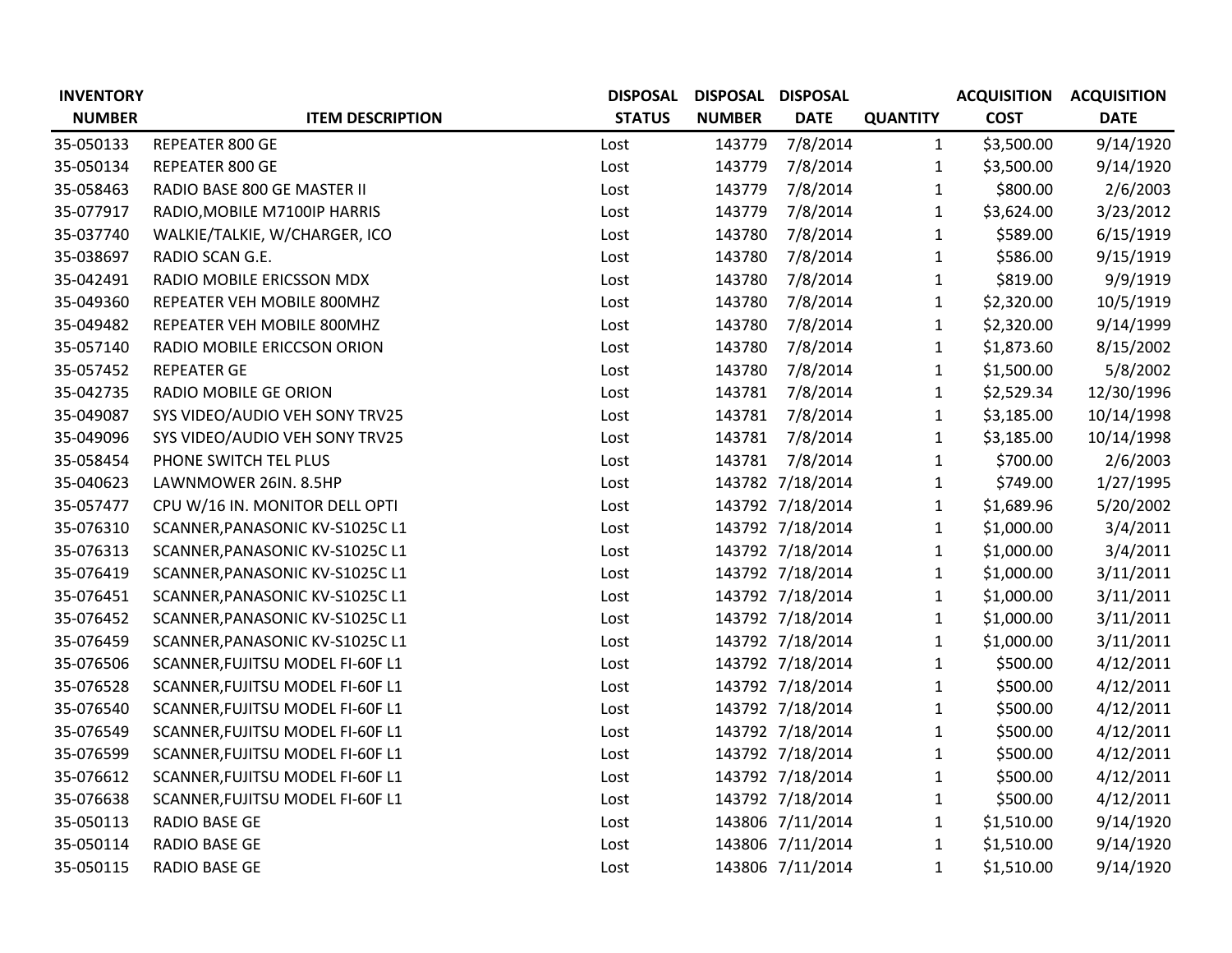| <b>INVENTORY</b> |                                          | <b>DISPOSAL</b> | DISPOSAL DISPOSAL |                  |                 | <b>ACQUISITION</b> | <b>ACQUISITION</b> |
|------------------|------------------------------------------|-----------------|-------------------|------------------|-----------------|--------------------|--------------------|
| <b>NUMBER</b>    | <b>ITEM DESCRIPTION</b>                  | <b>STATUS</b>   | <b>NUMBER</b>     | <b>DATE</b>      | <b>QUANTITY</b> | <b>COST</b>        | <b>DATE</b>        |
| 35-050116        | <b>RADIO BASE GE</b>                     | Lost            |                   | 143806 7/11/2014 | 1               | \$1,200.00         | 9/14/1920          |
| 35-074351        | Filing Cabinet, Pedestal                 | Lost            |                   | 143930 7/22/2014 | 1               | \$505.62           | 6/3/2009           |
| 35-073040        | Printer, HP, Laserjet P2015X             | Lost            |                   | 144050 7/29/2014 | 1               | \$528.41           | 3/28/2008          |
| 35-073042        | Printer, HP, Laserjet P2015X             | Lost            |                   | 144050 7/29/2014 | $\mathbf{1}$    | \$528.41           | 3/28/2008          |
| 35-077696        | LATITUDE 14.1 INTER CORE 2 DUO, 1GB RAM  | Lost            |                   | 144050 7/29/2014 | 1               | \$1,365.04         | 2/7/2008           |
| 35-057856        | RADIO MOBILE ERICCSON ORION              | Lost            |                   | 144197 7/29/2014 | 1               | \$2,936.37         | 10/22/2002         |
| 35-061044        | <b>RADAR STALKER DSR</b>                 | Lost            |                   | 144197 7/29/2014 | 1               | \$2,650.00         | 8/25/2005          |
| 35-061993        | RADIO PORTABLE 800 MHZ M/A-COM           | Lost            |                   | 144197 7/29/2014 | 1               | \$1,494.80         | 11/18/2005         |
| 35-073560        | Blue Light, Whelen, PL05.OWL             | Lost            |                   | 144197 7/29/2014 | 1               | \$1,645.00         | 8/27/2008          |
| 35-076278        | <b>DOCKING STATION, HAVIS CF19</b>       | Lost            | 144321            | 8/4/2014         | 1               | \$678.88           | 2/24/2011          |
| 35-070088        | CPU LAPTOP DELL LATITUDE D610            | Lost            | 144323            | 8/4/2014         | 1               | \$1,365.04         | 7/20/2006          |
| 35-047787        | CAMCORDER VHS-C PANASONIC PV-A207        | Lost            | 144325            | 8/4/2014         | 1               | \$571.66           | 10/15/1997         |
| 35-077072        | <b>BOOKCASE W/OPEN SHELVES</b>           | Lost            | 144329            | 8/4/2014         | 1               | \$655.84           | 7/20/2011          |
| 35-046135        | SHOTGUN 12GA WINCHESTER 1300             | Stolen          | 144404            | 8/5/2014         | 1               | \$175.48           | 9/15/1997          |
| 35-066984        | RIFLE PATROL BUSHMASTER .223 CAL         | Stolen          | 144404            | 8/5/2014         | 1               | \$659.74           | 6/20/2006          |
| <b>Totals</b>    | 69                                       |                 |                   |                  |                 | \$97,597.11        |                    |
|                  | <b>Public Service Commission (36)</b>    |                 |                   |                  |                 |                    |                    |
| 36-006047        | IPHONE 4S 8GB CELLULAR                   | Lost            | 144363            | 8/1/2014         | 1               | \$131.00           | 11/1/2013          |
| 36-004000        | CHAIR-EXEC ARM LEATHER BLUE              | Lost            |                   | 144930 9/23/2014 | 1               | \$709.00           | 2/1/1995           |
| 36-006091        | IPHONE 5S 16gb W/ CLEAR NAKED TOUCH CASE | Stolen          |                   | 144977 9/29/2014 | 1               | \$222.00           | 3/19/2014          |
| <b>Totals</b>    | 3                                        |                 |                   |                  |                 | \$1,062.00         |                    |
|                  | <b>ALABAMA STATE PORT AUTHORITY (47)</b> |                 |                   |                  |                 |                    |                    |
| 47-032014        | SCALE ASCOM HASLER 10 LBS ELEC           | Destroyed       |                   | 143512 7/14/2014 | $\mathbf{1}$    | \$600.00           | 3/20/2000          |
| 47-032015        | MAIL MACHINE ASCOM HASLER 2201           | Destroyed       |                   | 143512 7/14/2014 | 1               | \$2,595.00         | 3/20/2000          |
| 47-033424        | POSTAGE METER AND SCALE                  | Destroyed       |                   | 143512 7/14/2014 | 1               | \$4,050.00         | 12/26/2006         |
| 47-012233        | TESTER, AVO MEGGER DIGITAL BM-           | Lost            |                   | 144501 8/15/2014 | 1               | \$560.00           | 9/1/1998           |
| <b>Totals</b>    | 4                                        |                 |                   |                  |                 | \$7,805.00         |                    |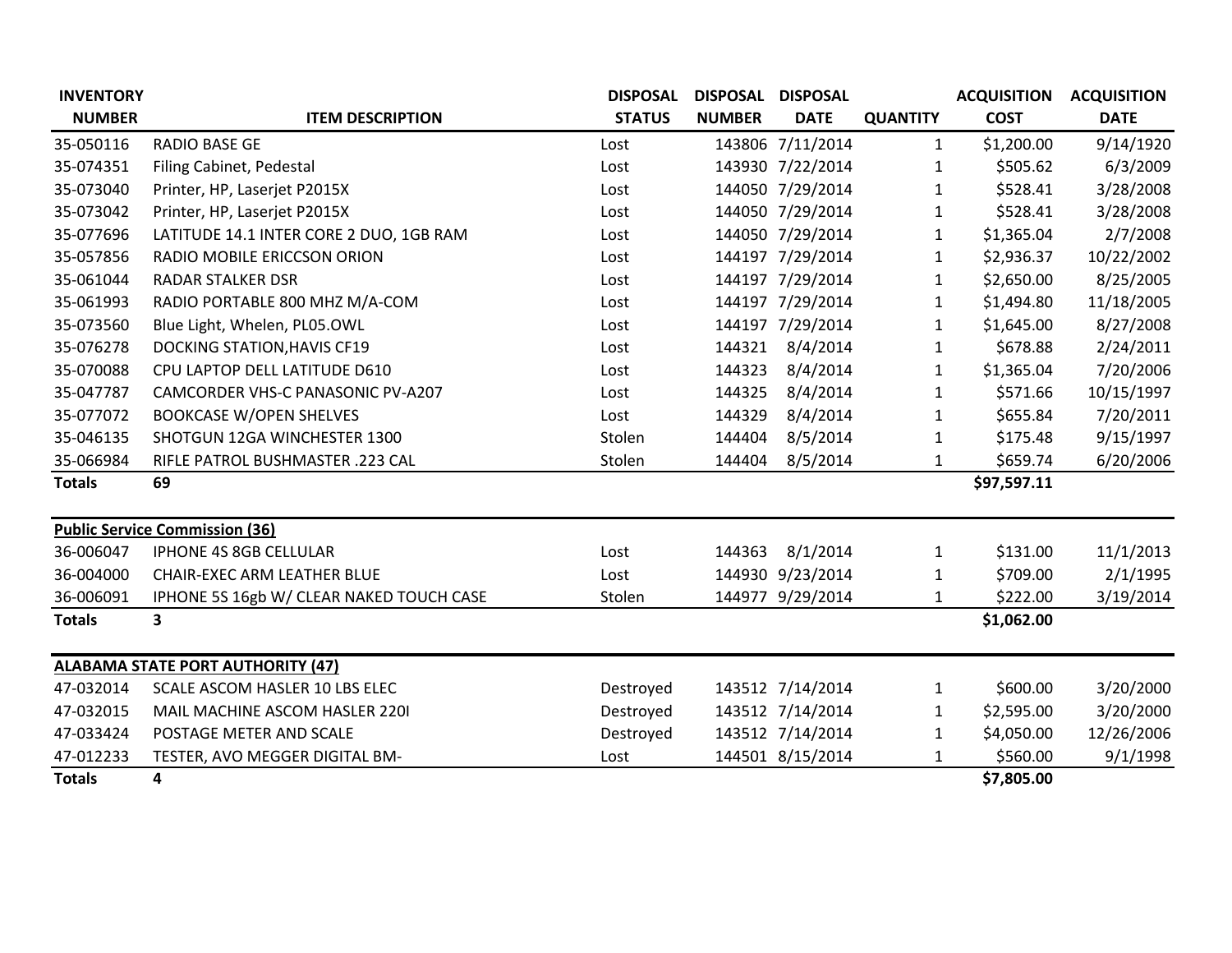| <b>INVENTORY</b>                  |                                                              | <b>DISPOSAL</b> | <b>DISPOSAL</b> | <b>DISPOSAL</b>  |                 | <b>ACQUISITION</b> | <b>ACQUISITION</b> |
|-----------------------------------|--------------------------------------------------------------|-----------------|-----------------|------------------|-----------------|--------------------|--------------------|
| <b>NUMBER</b>                     | <b>ITEM DESCRIPTION</b>                                      | <b>STATUS</b>   | <b>NUMBER</b>   | <b>DATE</b>      | <b>QUANTITY</b> | <b>COST</b>        | <b>DATE</b>        |
|                                   |                                                              |                 |                 |                  |                 |                    |                    |
|                                   | <b>Department of Conservation-Parks (54)</b>                 |                 |                 |                  |                 |                    |                    |
| 54-080612                         | RADIO PORTABLE W/BATTERY & CHA                               | Lost            |                 | 142763 7/7/2014  | $\mathbf{1}$    | \$686.00           | 8/23/1999          |
| 54-067502                         | COMPUTER LAPTOP DELL INSPIRON 1200 NOTEBOOK                  | Lost            |                 | 142856 9/11/2014 | $\mathbf{1}$    | \$650.00           | 3/1/2007           |
| 54-099306                         | POWER INVERTER GENERAC 2000 WATT                             | Stolen          |                 | 143612 7/28/2014 | 1               | \$673.91           | 4/1/2014           |
| 54-002937                         | <b>SHOTGUN REMINGTON 12 GAUGE</b>                            | Stolen          |                 | 143613 7/23/2014 | 1               | \$228.00           | 7/15/1989          |
| 54-090034                         | <b>VEST BULLETPROOF PACA</b>                                 | Stolen          |                 | 143613 7/23/2014 | $\mathbf{1}$    | \$652.02           | 9/16/2010          |
| 54-090437                         | RIFLE S&W M4 .223 CAL                                        | Stolen          |                 | 143613 7/23/2014 | $\mathbf{1}$    | \$755.50           | 1/22/2014          |
| 54-084418                         | <b>CAMERA VIDEO</b>                                          | Lost            | 144817          | 9/5/2014         | 1               | \$705.95           | 7/31/2008          |
| <b>Totals</b>                     | $\overline{7}$                                               |                 |                 |                  |                 | \$4,351.38         |                    |
|                                   | Alabama Dept. of Environmental Management (74)               |                 |                 |                  |                 |                    |                    |
| 74-013298                         | <b>CIRCULAR SAW</b>                                          | Stolen          |                 | 143321 7/21/2014 | $\mathbf{1}$    | \$269.00           | 5/28/2002          |
| 74-016320                         | <b>DRILL POWER</b>                                           | Stolen          |                 | 143321 7/21/2014 | $\mathbf{1}$    | \$269.10           | 12/31/2007         |
| 74-017634                         | Hammer Drill Dewalt D25223                                   | Stolen          |                 | 143321 7/21/2014 | 1               | \$235.00           | 5/9/2011           |
| 74-017064                         | Multi Parameter Water Quality Logger                         | Stolen          |                 | 144829 9/15/2014 | 1               | \$7,317.00         | 12/2/2009          |
| 74-016494                         | Camera Digital Nikon Coolpix L18                             | Lost            |                 | 144872 9/15/2014 | 1               | \$129.99           | 7/22/2008          |
| <b>Totals</b>                     | 5                                                            |                 |                 |                  |                 | \$8,220.09         |                    |
| <b>Youth Services (83)</b>        |                                                              |                 |                 |                  |                 |                    |                    |
| 83-053647                         | <b>COMPUTER DELL THIN CLIENT</b>                             | Destroyed       |                 | 144870 9/15/2014 | $\mathbf{1}$    | \$675.78           | 9/15/2004          |
| 83-053674                         | <b>PRINTER</b>                                               | Destroyed       |                 | 144870 9/15/2014 | 1               | \$899.00           | 9/15/2004          |
| 83-047788                         | ETHERNET SWITCH 2940                                         | Destroyed       |                 | 144870 9/15/2014 | 1               | \$596.00           | 9/8/2005           |
| <b>Totals</b>                     | 3                                                            |                 |                 |                  |                 | \$2,170.78         |                    |
|                                   | <b>Historical Commission (88)</b>                            |                 |                 |                  |                 |                    |                    |
| 88-D00050                         | SILVER CENTERPIECE CHARIOT W/ANGEL, VICTORIAN FANTASY Stolen |                 | 144712          | 9/3/2014         | $\mathbf{1}$    | \$550.00           | 9/1/2009           |
| <b>Totals</b>                     | $\mathbf{1}$                                                 |                 |                 |                  |                 | \$550.00           |                    |
| <b>Children's Trust Fund (90)</b> |                                                              |                 |                 |                  |                 |                    |                    |
| 90-000256                         | HP NOTEBOOK COMPAQ 6710B                                     | Stolen          |                 | 144926 9/23/2014 | 1               | \$1,508.00         | 1/16/2008          |
| <b>Totals</b>                     | $\mathbf{1}$                                                 |                 |                 |                  |                 | \$1,508.00         |                    |